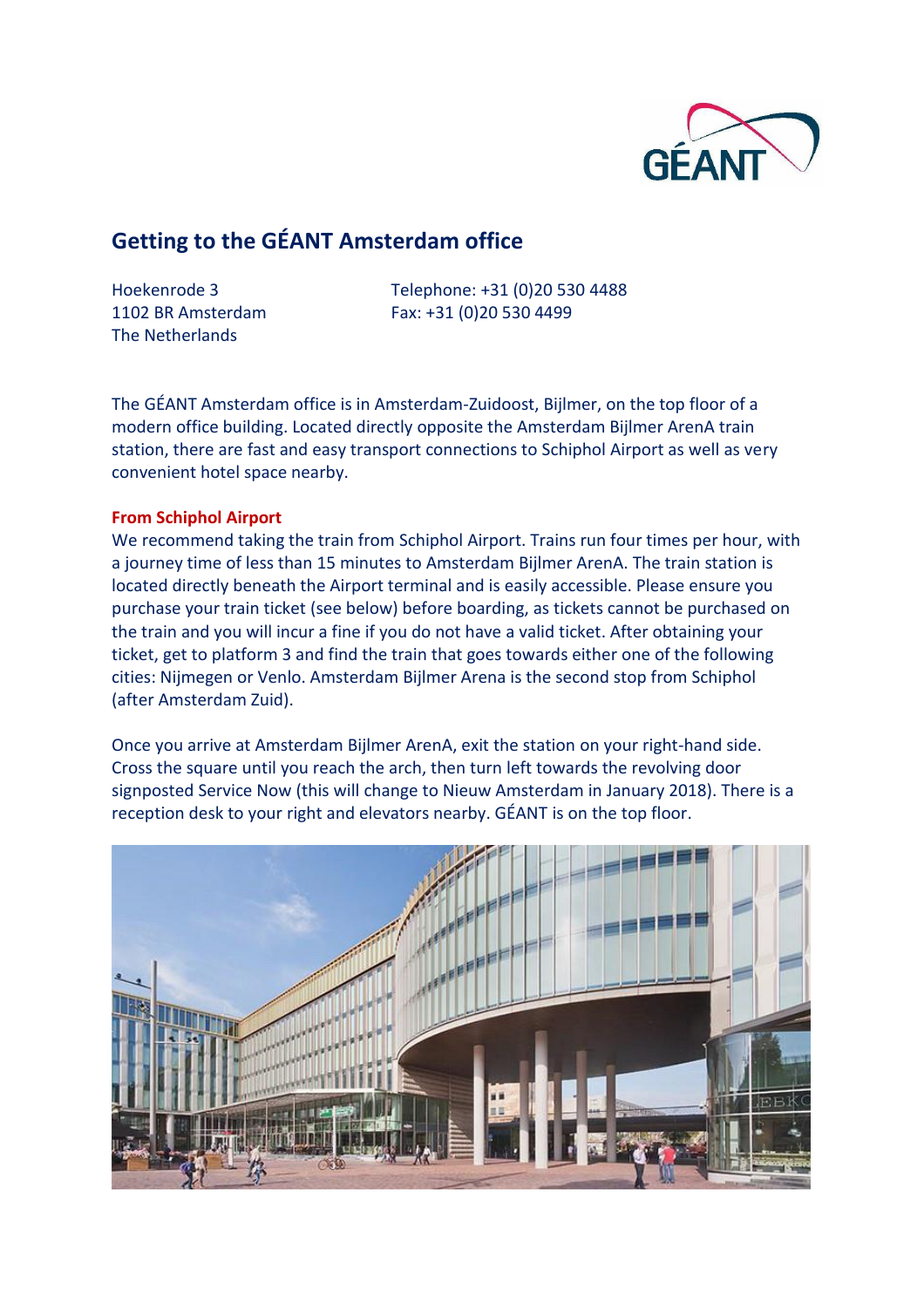## **Train and travel tickets**

- If you only need to travel between **Schiphol Airport** and **Amsterdam Bijlmer ArenA**, a disposable single-use ticket is the best option for use on the NS Dutch Railway system. Please note a return ticket is only for use on the same day, not within a 24 hour period. A single-use ticket is approximately €5 with a €1 surcharge, and can be purchased at the Train Tickets & Services desk at Schiphol, or at the yellow/blue automatic ticket machines located near the platforms.
- If you also wish to travel around Amsterdam on the metro, trams and buses (operated by GVB), an Amsterdam Travel Ticket (1, 2, 3 days) will cover your NS Dutch Railway journey as well as the GVB network. As these tickets are smart cards they require the user to check in and out of each journey, and are valid for calendar days (1 day is not 24 hours, it is for that day). A 1 day ticket is approximately €16 and can be purchased at the Train Tickets & Services desk at Schiphol. Look for the Schiphol check-in points located on posts near to the platform stairs/escalator; at Amsterdam Bijlmer ArenA there are barriers where you should check-out, even if the barriers are open.

## **Hotels**

There are 4 hotels close to the Amsterdam Office:

- **Hampton by Hilton** (right next door to new office and part of the same building) [https://hamptoninn3.hilton.com/en/hotels/netherlands/hampton-by-hilton](https://hamptoninn3.hilton.com/en/hotels/netherlands/hampton-by-hilton-amsterdam-arena-boulevard-AMSZUHX/index.html?WT.mc_id=zELWAKN0EMEA1HP2DMH3LocalSearch4DGGenericx6AMSZUHX)[amsterdam-arena-boulevard-](https://hamptoninn3.hilton.com/en/hotels/netherlands/hampton-by-hilton-amsterdam-arena-boulevard-AMSZUHX/index.html?WT.mc_id=zELWAKN0EMEA1HP2DMH3LocalSearch4DGGenericx6AMSZUHX)[AMSZUHX/index.html?WT.mc\\_id=zELWAKN0EMEA1HP2DMH3LocalSearch4DGGenericx](https://hamptoninn3.hilton.com/en/hotels/netherlands/hampton-by-hilton-amsterdam-arena-boulevard-AMSZUHX/index.html?WT.mc_id=zELWAKN0EMEA1HP2DMH3LocalSearch4DGGenericx6AMSZUHX) [6AMSZUHX](https://hamptoninn3.hilton.com/en/hotels/netherlands/hampton-by-hilton-amsterdam-arena-boulevard-AMSZUHX/index.html?WT.mc_id=zELWAKN0EMEA1HP2DMH3LocalSearch4DGGenericx6AMSZUHX)
- **Holiday Inn Amsterdam Arena Towers** (a 10 minute walk from the office)
- **Holiday Inn Express Amsterdam Arena** (a 10 minute walk from the office) [https://www.holidayinn.com/hotels/gb/en/amsterdam/amsaa/hoteldetail?qAdlt=1&qB](https://www.holidayinn.com/hotels/gb/en/amsterdam/amsaa/hoteldetail?qAdlt=1&qBrs=6c.hi.ex.rs.ic.cp.in.sb.cw.cv.ul.vn.ki.va.sp.nd.ct&qChld=0&qFRA=1&qGRM=0&qIta=99603195&qPSt=0&qRRSrt=rt&qRef=df&qRms=1&qRpn=1&qRpp=20&qSHp=1&qSmP=3&qSrt=sBR&qWch=0&srb_u=1&icdv=99603195&dp=true&cid=57694&glat=SEAR&setPMCookies=true) [rs=6c.hi.ex.rs.ic.cp.in.sb.cw.cv.ul.vn.ki.va.sp.nd.ct&qChld=0&qFRA=1&qGRM=0&qIta=99](https://www.holidayinn.com/hotels/gb/en/amsterdam/amsaa/hoteldetail?qAdlt=1&qBrs=6c.hi.ex.rs.ic.cp.in.sb.cw.cv.ul.vn.ki.va.sp.nd.ct&qChld=0&qFRA=1&qGRM=0&qIta=99603195&qPSt=0&qRRSrt=rt&qRef=df&qRms=1&qRpn=1&qRpp=20&qSHp=1&qSmP=3&qSrt=sBR&qWch=0&srb_u=1&icdv=99603195&dp=true&cid=57694&glat=SEAR&setPMCookies=true) [603195&qPSt=0&qRRSrt=rt&qRef=df&qRms=1&qRpn=1&qRpp=20&qSHp=1&qSmP=3&](https://www.holidayinn.com/hotels/gb/en/amsterdam/amsaa/hoteldetail?qAdlt=1&qBrs=6c.hi.ex.rs.ic.cp.in.sb.cw.cv.ul.vn.ki.va.sp.nd.ct&qChld=0&qFRA=1&qGRM=0&qIta=99603195&qPSt=0&qRRSrt=rt&qRef=df&qRms=1&qRpn=1&qRpp=20&qSHp=1&qSmP=3&qSrt=sBR&qWch=0&srb_u=1&icdv=99603195&dp=true&cid=57694&glat=SEAR&setPMCookies=true) [qSrt=sBR&qWch=0&srb\\_u=1&icdv=99603195&dp=true&cid=57694&glat=SEAR&setPM](https://www.holidayinn.com/hotels/gb/en/amsterdam/amsaa/hoteldetail?qAdlt=1&qBrs=6c.hi.ex.rs.ic.cp.in.sb.cw.cv.ul.vn.ki.va.sp.nd.ct&qChld=0&qFRA=1&qGRM=0&qIta=99603195&qPSt=0&qRRSrt=rt&qRef=df&qRms=1&qRpn=1&qRpp=20&qSHp=1&qSmP=3&qSrt=sBR&qWch=0&srb_u=1&icdv=99603195&dp=true&cid=57694&glat=SEAR&setPMCookies=true) [Cookies=true](https://www.holidayinn.com/hotels/gb/en/amsterdam/amsaa/hoteldetail?qAdlt=1&qBrs=6c.hi.ex.rs.ic.cp.in.sb.cw.cv.ul.vn.ki.va.sp.nd.ct&qChld=0&qFRA=1&qGRM=0&qIta=99603195&qPSt=0&qRRSrt=rt&qRef=df&qRms=1&qRpn=1&qRpp=20&qSHp=1&qSmP=3&qSrt=sBR&qWch=0&srb_u=1&icdv=99603195&dp=true&cid=57694&glat=SEAR&setPMCookies=true)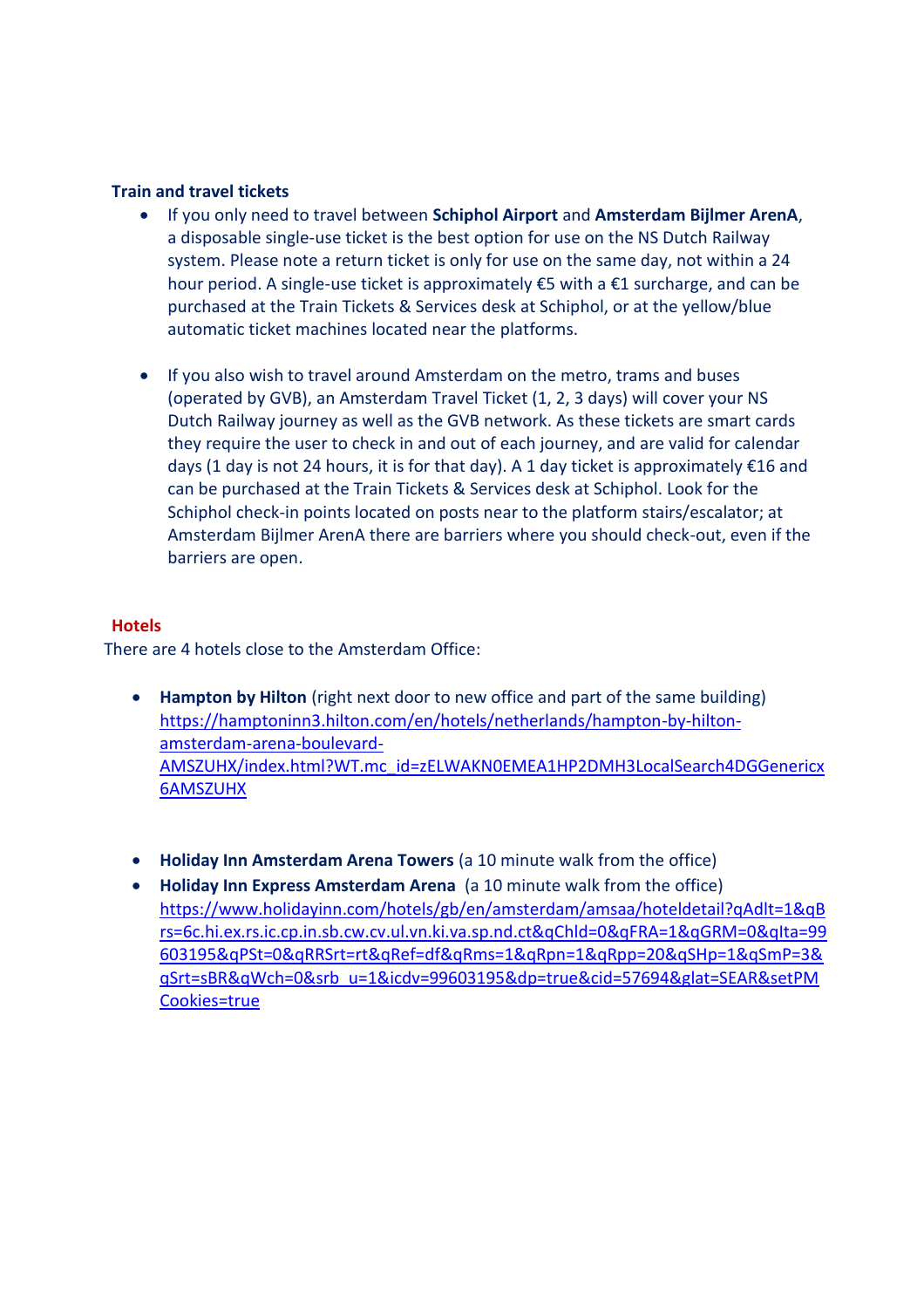

For these 3 hotels we have special GÉANT corporate rates, you could use the links below:

Booking link GÉANT - [Holiday Inn Amsterdam Arena](https://www.holidayinn.com/redirect?path=hd&brandCode=HI&localeCode=en&hotelCode=AMSAA&rateCode=IEQ27&_PMID=99585603&viewfullsite=true) Booking link GÉANT - [Holiday Inn Express Amsterdam Arena](https://www.hiexpress.com/redirect?path=hd&brandCode=EX&localeCode=en&hotelCode=AMSEA&rateCode=IEQ27&_PMID=99585603&viewfullsite=true) Booking link GÉANT - Hampton by Hilton Amsterdam *Please note: In order to confirm the booking, a credit card is needed as a guarantee (mandatory).*

**• The Jaz Hotel** (11 min walk. GÉANT offers a corporate rate at this hotel as well.) **Google link for direction:** <https://goo.gl/maps/W7pznfbnWTr>



**Jaz Hotel:** <https://www.jaz-hotel.com/en/hotels/jaz-amsterdam>